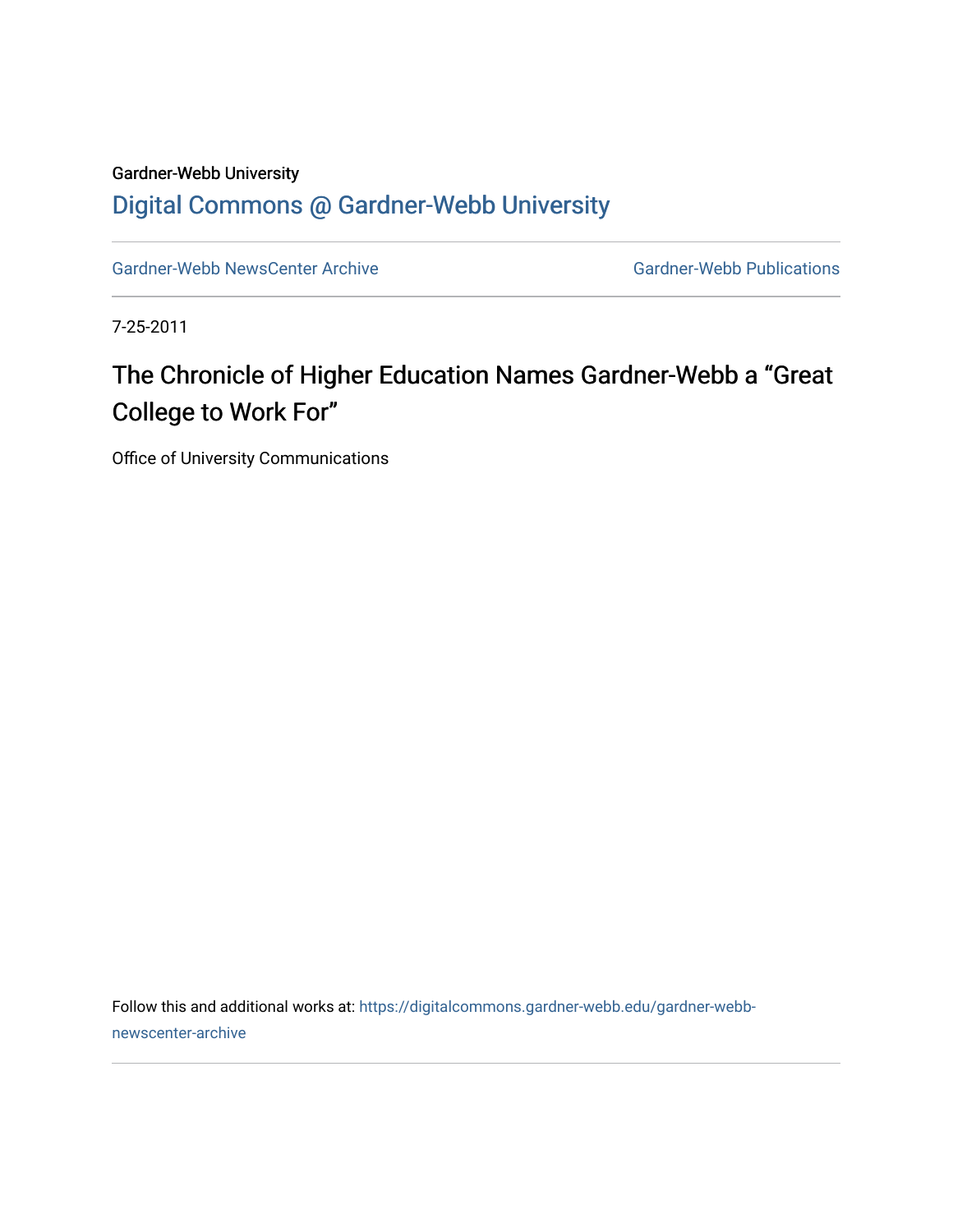## **The Chronicle of Higher Education Names Gardner-Webb a "Great College to Work For"**

**webpublish.gardner-webb.edu**[/newscenter/the-chronicle-of-higher-education-names-gardner-webb-a-great-college](https://webpublish.gardner-webb.edu/newscenter/the-chronicle-of-higher-education-names-gardner-webb-a-great-college-to-work-for/)to-work-for/

Office of University Communications **Communications** July 25, 2011

*GWU is One of Only Four North Carolina Schools to Earn Distinction*

[Great Colleges to Work For](http://152.44.63.252/newscenter/?attachment_id=803) BOILING SPRINGS, N.C. – Gardner-Webb is one of the [nation's best colleges to work for, according to a survey](http://chronicle.com/article/Great-Colleges-to-Work-For/128312/) released today by the Chronicle of Higher Education. The

results, based on a survey of nearly 44,000 employees at 310 colleges and universities, were announced on July 25 in the Chronicle's special report on the academic workplace.

In all, only 111 of the 310 institutions achieved "Great Colleges to Work For" recognition. Gardner-Webb was one of only four North Carolina institutions to earn the distinction. Gardner-Webb won honors in two specific categories this year:

**Confidence in Senior Leadership:** "Leaders have the knowledge, skills, and experience necessary for institutional success."

**Supervisor or Department-Chair Relationship:** "Supervisor makes expectations clear and solicits ideas."

But the Chronicle's "Great Colleges" designation is only Gardner-Webb's latest national honor. For exhibiting what it calls "institutionalized community engagement," the Carnegie Foundation for the Advancement of Teaching selected Gardner-Webb for the Community Engagement Classification. Of the thousands of institutions nationwide, Gardner-Webb is now among only 311 schools to have earned the distinction since the Classification's inception in 2006.

Gardner-Webb was also named, for the fourth consecutive year, to the President's Higher Education Community Service Honor Roll for engaging its students, faculty and staff in meaningful service that achieves measurable results in the community. Said GWU Associate Provost Dr. Gayle Price, the Carnegie Classification and the President's Honor Roll together signal that service "isn't just an attachment to our mission at Gardner-Webb, but it is organically integrated into all aspects of our University's identity."

Finally, Gardner-Webb is one of the nation's top 10 schools for mobilizing student missionaries through the North American Mission Board (NAMB). For that distinction, NAMB awarded GWU its distinguished Courts Redford Award for Excellence in Student